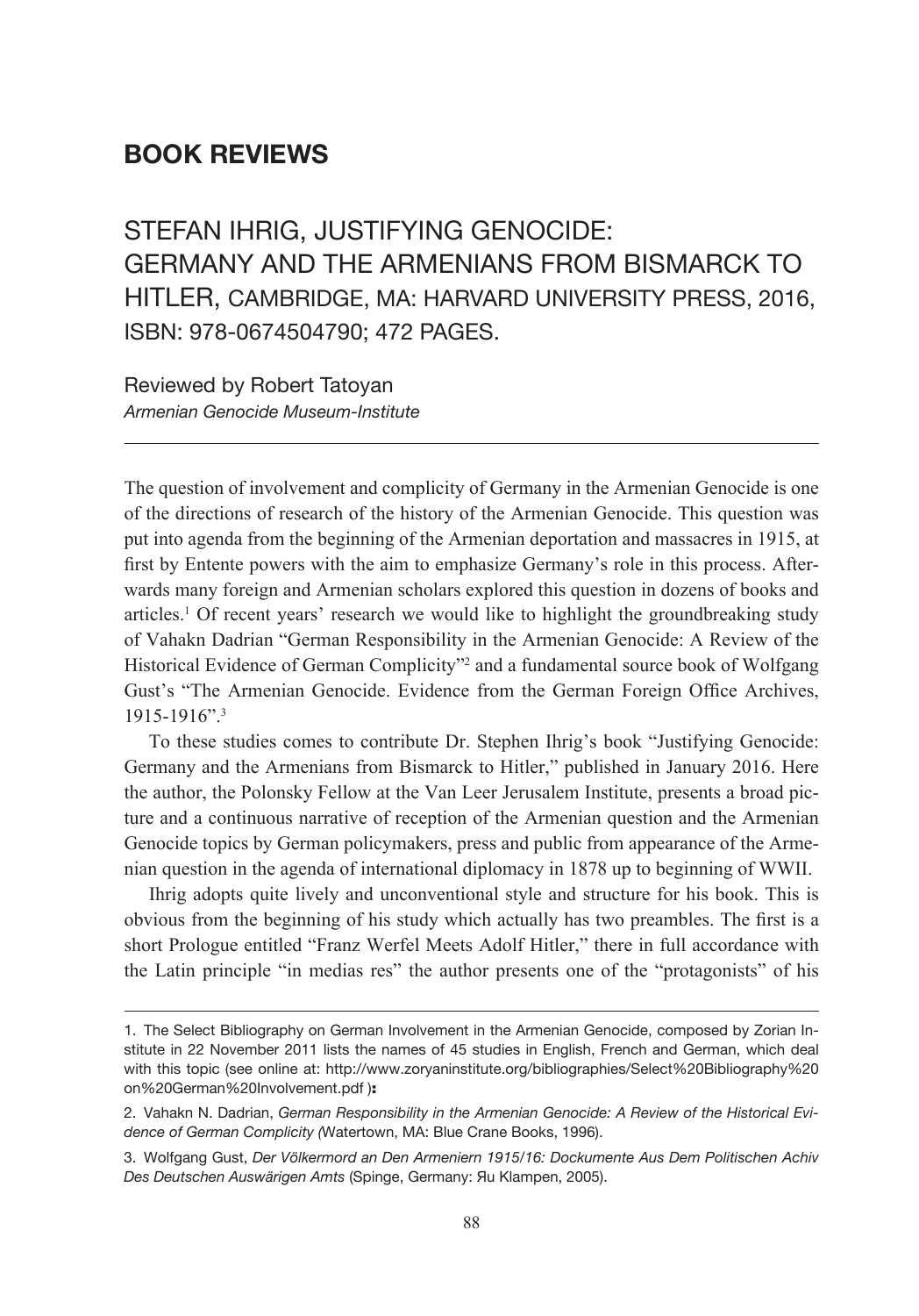book – the famous Austrian writer of Jewish origin – and ponders about the possibility of the meeting between him and Adolf Hitler in late 1932 in Breslau. The second is broader and more formal (in structure but not in content) Introduction, entitled "Questions of Genocide," here the author presents the main topic, aims and objectives of the study.

After introducing Werfel's famous book "The Forty Days of Musa Dagh," as a warning of Hitler , Ihrig puts before reader the following questions: "Why would a German (-language) author use the Armenian Genocide to warn Germany of Hitler and Nazis? How could he think this was an effective narrative and use of his time?" The answer according to author is imminent: the Armenian Genocide was well remembered in Germany when Werfel published his "Forty days" in late 1933. (p. 4) Thus Ihrig states the core argument of his book: the Armenian Genocide was and is of towering importance for German history, even though its role there has been largely ignored. (p. 6 ) Ihrig again and again emphasize what his book is about: "it is the history of Germany's understanding of the Armenian Genocide (in a broad context, beginning with the role of the Armenians in German history since Bismark) (p. 11), "this book is about trying to understand how a society – German society – could possibly engage in a multilayer debate about genocide... full of details, horrors, and personal testimonies – only for that very society (or at least part of it) to commit another, even more unimaginable genocide merely a few years later." (p. 8)

Author claims that his book is the first extensive study of the role the Armenian Genocide played for Germany and German history. (p. 11) The book covers the time from the 1870s to the Holocaust, and thus touches on many very different political and societal backgrounds, actors, relationships, and facts. To accompany the reader throughout the story the author at the end of introduction presents four "protagonists," four men who, in different ways, and for different reasons, became "passionate warriors" against genocide: Johannes Lepsius, Max Erwin Scheubner-Richter, Armin T. Wegner, and Franz Werfel. "Who they are will become clear in what follows, – notices Ihrig. - One thing, though, unites them: their quest to raise the alarm in Germany about genocide." (p. 15)

The book consists of four major parts with fifteen chapters. Part One, which have four chapters, is entitled "Armenian Blood Money" and serves as a background and introduction to German policies toward and discussions about the Ottoman Armenians prior to 1915. The first chapter - "Beguinnings under Bismarck" – analyses the policy of German chancellor Bismarck in connection of the emergence and during first years of the Armenian question. Here Ihrig discusses the first famous German quote on the Oriental (=Armenian) question, Bismarck's words that the Oriental question is not worth the "healthy bones" of even "one Pomeranian musketeer." The author shows that on the contrary, Bismarck and his Germany were very much interested in the Ottoman Empire but not from the point of view of caring about the peoples inside of this state. From the beginning the Armenian question was used by the German chancellor as a means to promote the German-Ottoman rapprochement at the price of the Armenians. (p. 28) As author summarize "The aspiration of the Armenians were on the one hand a cumbersome nuisance to Bismarck and later to Wilhelm II as well, but, on the other hand, they also offered opportunities. ...The Arme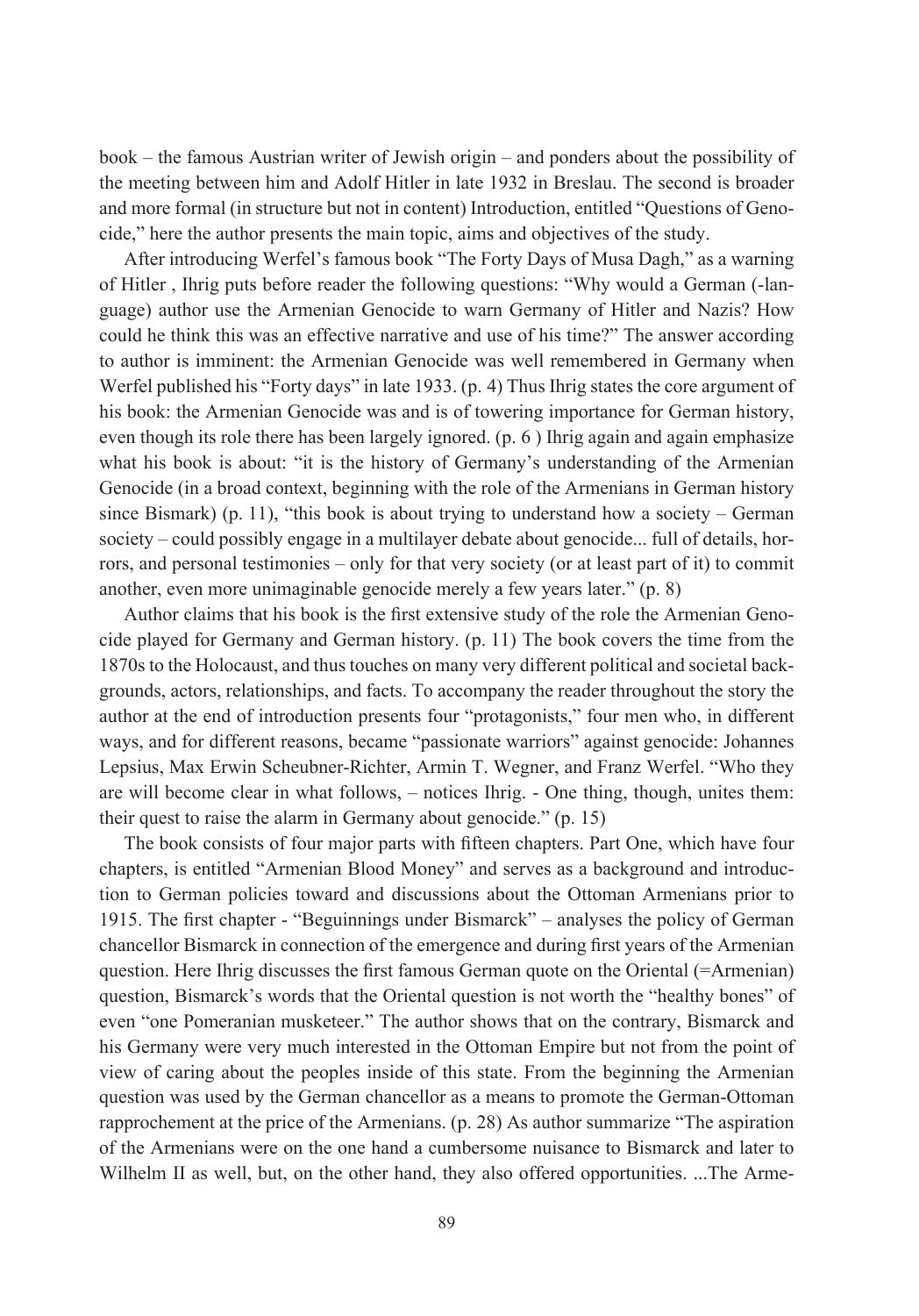nian question was constantly used by Germany as a pawn in its game to endear itself to the Ottomans: it was a pawn in Germany's quest for a place in the colonial sun as well as for its new place in the game of the Great Powers in Europe. Germany's silence on the Armenians was something like blood money that Bismarck, Wilhelm, the Foreign Office, and other political leaders were willing and even thought in necessary to pay. This constant and decades-long cynical use of the life and liberty of a people – and a Christian people – accustomed the German political elite and public to anti-Armenian views and discourses, to a "pragmatic" approach to the Armenian question, and, most crucially in the long run, to a "pragmatic" approach to *human* rights, life, and liberty more generally." (pp. 29-30)

The Chapter 2 - "Germany and the Armenian Horrors of the 1890s" - is central both by its length (28 pages) as well as meaning for the Part I of the book. Here the author discusses the reactions to the massacres of Armenians in 1894-1896 by official Germany and then by the German press. Already in the introduction to this chapter Ihrig states that the Armenian massacres did little to change political Germany's position on the Armenians, quite the opposite: they gave Germany another chance to cement its role as Abdul Hamid's ally by "selling out the Armenians." (p. 33)

Ihrig abundantly cites Kaiser Wilhelm's reaction to the massacres – comments made on the margins of German diplomatic reports from Constantinople: "Their [Armenians – R.T.] blood upon England's head," (about Sasoun massacre, p. 37) "Artillery fire into Yildiz [sultan's palace] is the only thing that will have any effect now," (about Zeytun conflict, p. 38) "This surpasses everything before, this is indeed a true St. Bartholomew's massacre! It is necessary to speak in a different tone with the Porte! Because these are Christians! And after all it is also against the other white Christians," (on the massacres of Armenians in Trebizond, ibid) "And new as a Christian and a European, one has to watch quietly and even hand out good words to the sultan! Shame! On all of us!" (p. 39) As Ihrig notes, yet despite all the Kaiser's private outrage, for Germany it was not an option to intervene on behalf of the Armenians.

In this chapter Ihrig also introduces Johannes Lepsius, one of the "protagonists" of his book, the person, who popularized knowledge of 1890s massacres in Germany with his articles in press and especially by his volume "Armenia and Europe" (1896). (p. 47)

The author distinguishes the following features of the German reception of the 1890s massacres: 1) the 1896 debates saw the first mention of the direct German equivalent of the term "genocide" (Völkermord); 2) the conservative and pro-government press generally advocated and justified Turkish actions against Armenians by describing Armenians as "usurers" and "revolutionaries"; 3) Armenian massacres were considered as directed not against Christians but against particular race and thus used as argument against extending help and charity to the Armenians. (pp. 55-57)

Ihrig summarizes the chapter in the following sentences: "What is illustrative of the first large Armenian debate in Germany is the way the anti-Armenian faction – the majority of the press, the political leadership, and the Foreign Office – tried to stifle all criticism of Turkey. Not only did it attempt to justify what had happened – through racial qualifications,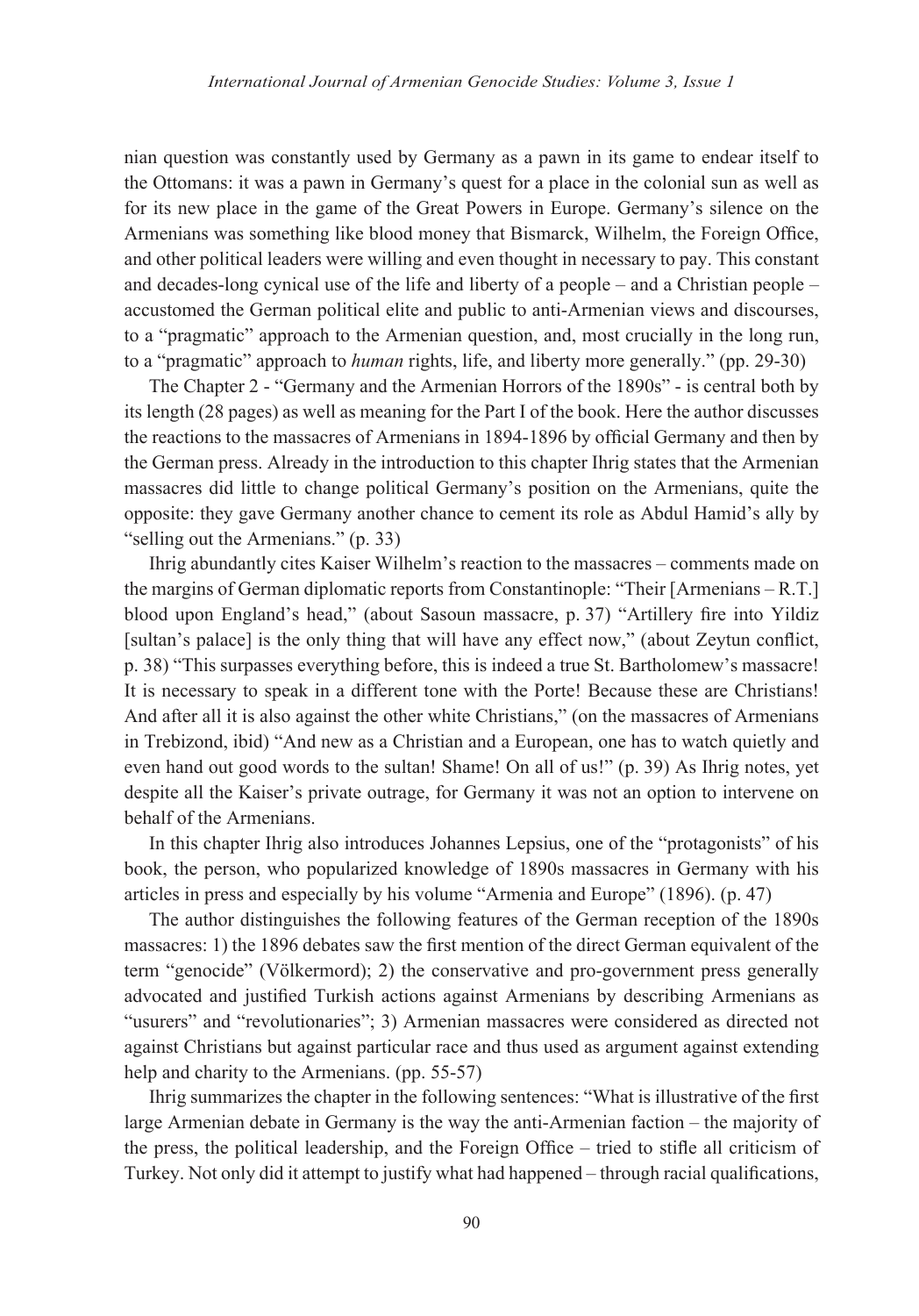appeals to German state interest, and warnings of a European war – but it launched an allout war against any pro-Armenian sentiments. ...The Kaiser and the leaders of German politics knew what they were doing, whom they were backing, and what moral price they were in fact paying – despite all the whitewashing by the domestic press." (p. 58)

Chapter 3, entitled "The Triumph of German Anti-Armenianism" focuses on discussions of the Armenian question in Germany from the end of Hamidian massacres up to Young Turkish revolution of 1908. Author rightly notes that due to Germany's acquiescence to Abdul Hamid's bloody policies, Germany became privileged economic partner of Turkey. Accordingly, the anti-Armenian stance of German ruling elite and imperialist press became clearer: this new racial discourse massively fostered the dehumanization of Armenians, thereby justifying and excusing all kinds of violence against them. Thus, the German anti-Armenianism became both a duplicate and an extension of modern German anti-Semitism. (p. 60)

Here Ihrig gives detailed analysis of anti-Armenian passages in Protestant pastor Friedrich Naumann's book "Asia." Published in 1898 it became one of the most-read books of his time, having seven editions by 1913. Ihrig shows that Naumann was justifying the killings of Armenians form the point of view of preservation of the Ottoman Empire and was defending inaction of Germany in the Armenian question as in accordance with German interests in connection with struggle with England for world domination. (pp. 63-69)

To substantiate and justify its anti-Armenian position Naumann in his book quotes and agrees with racist remarks on Armenian nation made by some German potter in sultan's court, living in Constantinople: "The Armenian is the worst type in the world. He sells his wife, his still underaged daughter, he steals from his brother. The whole of Constantinople is being morally poisoned by the Armenians. ...It is Armenian who is practicing all the usury. ...An orderly means of protecting oneself against Armenians does not exist. The Turk is acting in self-defense." Ihrig notes, that this "potter's quote" became a key quote of German anti-Armenianism. (p. 64) Thus in 1890s debates the perception of the Armenians as the "true Jews of the Orient" emerged. In German public discourse the Armenians were understood to possess the same racial qualities as the Jews in the anti-Semitic worldview, but in more pronounced fashion, and even were often portrayed as something of "über-Jews." (p. 74)

Ihrig notes, that the image of Armenians as "über-Jews" was a result of decades of anti-Armenian discourse in Germany sustained by a whole plethora of characterizations, images, and proverbs copied from modern anti-Semithism. The German anti-Armenian literature texts made no mention of the fact that the Armenians – unlike the Jews – were Christian. Total disregard for the Armenians' religion became a central aspect of German anti-Armenianism over the coming decades. Ihrig shows and illustrates with examples how the Jewish-Armenian parallel, if not equivalence, was continuously reaffirmed in the German press up to World War I, and also how anti-Armenianism found its way into fiction – in work of Karl May, the one of the most successful German novelists of the time. (pp. 75-79)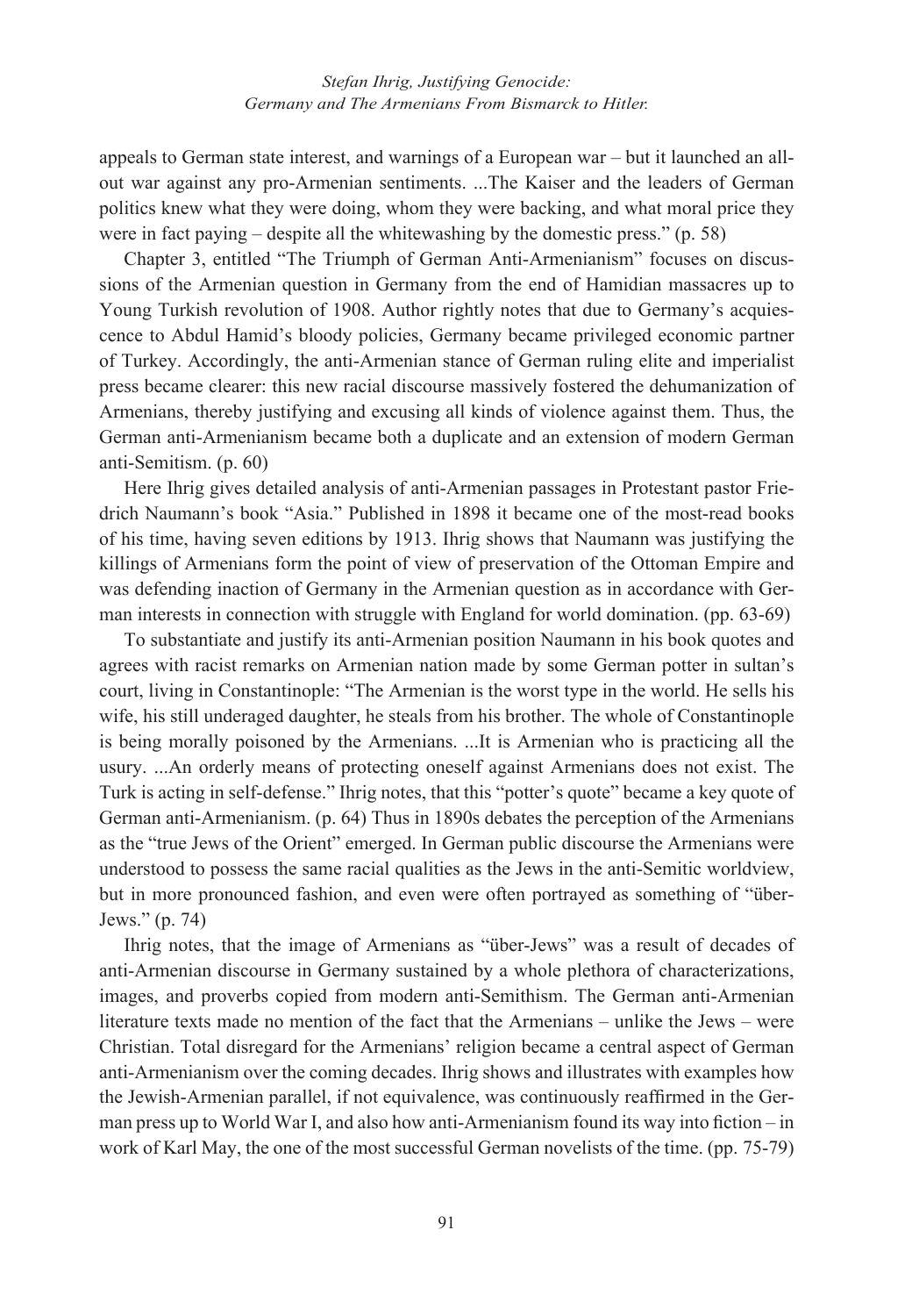Ihrig concludes the chapter by stating, that the German reactions to the 1890s Armenian massacres do not only constitute the historical background to the debates that would follow in the wake of the Armenian Genocide, they also were replicated in almost every respect in the genocide debate of 1920s. (p. 81)

The chapter 4 is entitled "From Revolution to Abyss" and deals with Germany's response to the Armenian question developments from Young Turkish Revolution of 1908 till the beginning of World War One. Here author shows as repeatedly the Kaiser, the German Foreign Office and political leadership maintained their anti-Armenian stance. Thus, Ihrig sites the angry reaction of the Kaiser on the proposal of the German chancellor to send a ship to Cilicia during the Adana massacres in April 1909: "Why warships? The Armenian do not concern us at all." (p. 83)

Ihrig also touches upon the German reaction to the Armenian reform plan of 1914. He notices that even the otherwise rather anti-Armenian German ambassador Wangenheim –who was to deny the reality of genocide for month in 1915 – acknowledged the need for Armenian reforms in 1913. (p. 88) Ihrig describes this attitude and Germany's support of the need of reforms for the Armenians as "Germany's temporary willingness to change its decades-old anti-Armenian policy," with the main motivation to secure the stability of the Ottoman Empire. (p. 89)

We think that here the author exaggerates the factor of interventions in favor of Armenian reforms by Wangenheim. Actually, the German diplomacy did its best to limit the scope of the initial reform package offered by Russian embassy as much as possible. Anyway Ihrig rightly concludes that Germany was a rather unwilling participant in the Armenian reform plan developments and did not really do its best to speed up its implementation. (Ibid)

Part two, entitled "Under German Noses," deals with the German reactions and knowledge of the Armenian genocide in progress. It consists of four chapters. The first chapter of the second part (chapter 5, entitled "Notions of Total War") explores some of the backgrounds of the Armenian genocide. After touching upon the processes of radicalization that had taken place prior to the Armenian Genocide and which determined the Armenian genocide – "the end of empire," "ethnic claustrophobia," "military culture," "atrocity propaganda," "propaganda culture," etc, - Ihrig notes that these can be served as explanations but not excuses for genocide. (p. 103)

The author puts the central question of the next three chapters of the second part as following: what could Germany have known about the Armenian genocide during genocide in progress? In chapter 6 entitled "Dispatches from Erzurum" Ihrig states and shows that official Germany knew in fact "everything", yet it did not intervene. As there were many German diplomatic witnesses to genocide in Eastern and Southeastern Anatolia and their reports could not all be discussed in the book, Ihrig focuses on German vice-consul at Erzurum Max Erwin von Scheubner-Richter's reports as an exemplary case. Ihrig highlights the reasons for choosing him as the follows: 1) he not only reported extensively and was present at the center of the earlier deportations, but he continually petitioned to the embassy in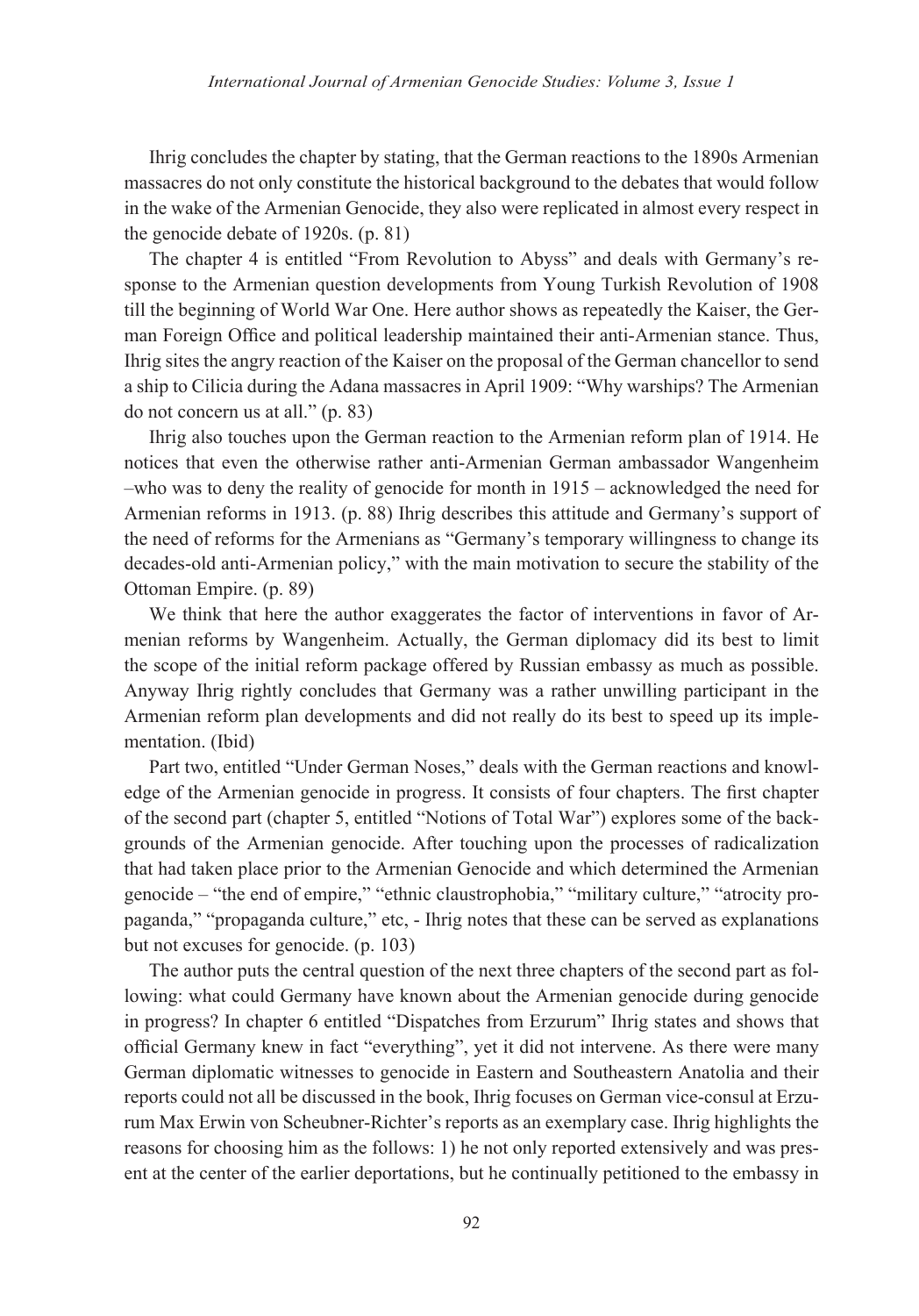Constantinople to intervene on behalf of the Armenians, and he even personally attempted to save individual Armenians; 2) from the beginning, his reports are thoroughly detailed, and among his colleagues he was the most vocal opponent of the measures against the Armenian population; 3) in combination with the answers he received from his superiors, this diplomatic correspondence sheds light on what the German embassy and the Foreign Office knew, and what they did (and did not do) with this information. (p. 109)

Ihrig shows the early developments of the Armenian genocide in March-July 1915 by abundantly quoting from the Scheubner-Richter's reports. (pp. 108-128) Particular attention is drawn on his letters to chancellor on 10 August 1915 and on December 1916 (at that time he already returned to Germany), where at that time former German consul presents the big picture of the Armenian question and "grand resume" on the Armenian genocide. We consider it worth to cite from the last letter as well:

The fear I spoke of in my report from Erzurum, namely that the evacuation of the Armenians would be tantamount to their annihilation resp. that this was the purpose behind it, has unfortunately turned out to be true. Those evacuees of this tribe who are still living in Mesopotamia are in a desolate condition. It would not be saying too much if I tell you that the Turkish Armenians, with the exception of several hundred thousand living in Constantinople and other larger cities, have been practically wiped out....

I feel obliged to direct Your Excellency's attention to the following: a number of discussions with leading Turkish personalities left me with the following impressions:

A large part of the Young Turkish Committee is of the opinion that the Ottoman Empire should only be built upon a purely Mohammedan, pan-Turkish foundation. Those inhabitants who are neither Mohammedan nor Turkish should be made to become so by force or, if that is not possible, annihilated.

For these gentlemen, the present time seems to be the most suitable to put this plan into effect.

The first item on their program was the execution of the Armenians.

A supposed revolution prepared of the Dashnak Party was put forward as a pretext for those powers, who are allied with Turkey. Furthermore, local unrest and self-protection measures on the part of the Armenians were exaggerated and taken as an excuse to justify the evacuation of the Armenians from endangered border districts. At the instigation of the committee, the Armenians were murdered along the way by Kurd and Turkish gangs, in places also by gendarmes.

[Secondly, at] about the same time, the Nestorians in eastern Kurdistan, after brave resistance, were turned out of their domiciles by the Vali from Mosul, Haidar Bey, and annihilated in part. Their fields and homes were ravaged. ...

[Thirdly,] Halil Bey's campaign in northern Persia resulted in the massacre of his Armenian and Syrian battalions and the expulsion of the Armenian, Syrian and Persian population from northern Persia. It left behind a great bitterness towards the Turks. ...

"If we, the Turks, bleed to death in this battle for the existence of the Ottoman Empire, then there shall be no other nations in this empire either." This remark by a Young Turkish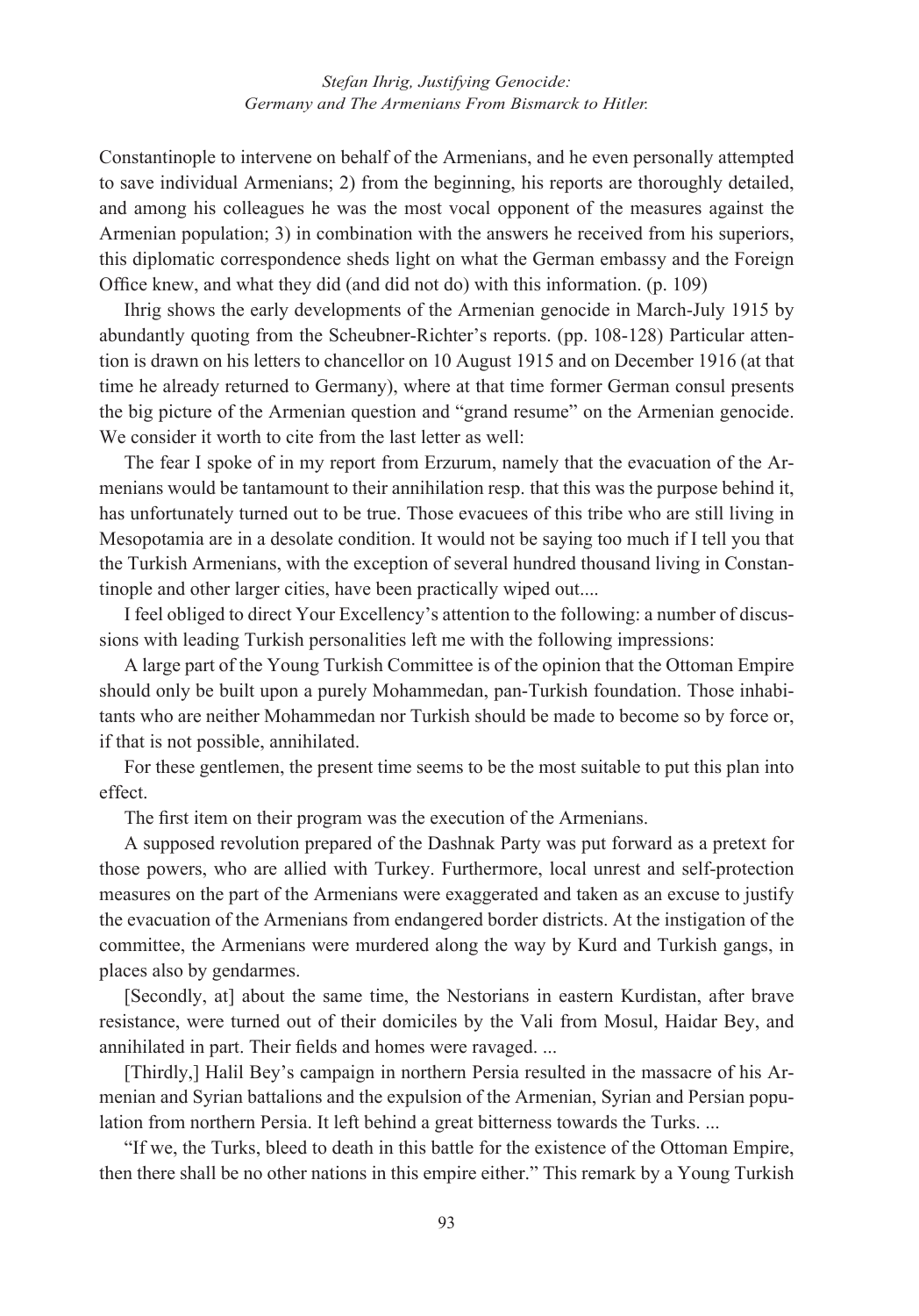politician characterises best the point of view held by the circles of the Young Turkish Committee. And the logical consequence of the weakening of pure Turkishness (the Anatolians), appearing more and more mainly because of a lack of organisation and foresight, is the violent annihilation of the other nations living in Turkey. (pp. 122-127)

Thus showing that by the end of 1915 the German embassy and its consulates time and again had internally acknowledged the extent and intent of the genocide as genocide, Ihrig switches his attention to how the German authorities reacted to what was happening with Armenians. First, Ihrig states that Germans knew that what had happened had been "wrong", and that its own role, not just of the Ottomans, would be under scrutiny and attack in the future. Thus, from 1915 onward, Germany prepared this double strategy: on one hand, blaming the Armenians to justify whatever had happened to them; and on the other hand, defending itself by claiming it had helped the Armenians. This very much was Germany's official line for the rest of the war and the postwar years. (pp. 128, 132)

Here Ihrig also touches upon the question of German's guilt in the Armenian genocide. Opposing what he describes as "allegations by Armenian researchers, most prominently Vahagn Dadrian" who picture Germany as co-perpetrator, the author states that the claim that the Armenian Genocide was a result of joint German-Ottoman decision making cannot yet be proven. However, he continues, this does not mean that Germany was not guilty in another way: guilty in failing to stop the Young Turks. Germany knew what was going on and chose to accept the death of Armenians as part of the cost of doing business at war. (p. 134)

Chapter 7 bears the name "Interlude of the Gods" – the same name as one of the key chapters of Franz Werfel's novel "The Forty Days of Musa Dagh," where the author depicted the meeting of Johannes Lepsius with Enver Pasha, during which German Protestant figure tried to convince his powerful interlocutor to stop the extermination of the Armenians. Here Ihrig deals with activity of Lepsius and other German figures aimed at increasing of awareness of German public about the ongoing process of extermination of the Armenian population in the Ottoman Empire.

Following his trip to Constantinople in summer 1915 where he failed to persuade the Young Turkish leaders to stop anti-Armenian measures Lepsius returned to Germany and published the book "Report on the State of the Armenian People in Turkey" in 1916. About 20,000 copies of the report were printed and distributed among German officials, parliamentarians, public figures, journalists, missionary circles, clergy, etc. Ihrig gives the short description of Lepsius report as well as touches upon Armin T. Wegner pro-Armenian lobbying activity after his return from military service in the Ottoman Mesopotamia where he witnessed the Armenian genocide. (pp. 143-145)

In years of 1916 and 1917 two other German testimonies about the Armenian genocide were published abroad: these are "The horrors of Aleppo" by Martin Niepage, the teacher at a German school in Aleppo, and "Two War Years in Constantinople" by Harry Stürmer, the former correspondent of the *Kölnische Zeitung* in Constantinople. Ihrig provides summary of these reports here. (pp. 145-149)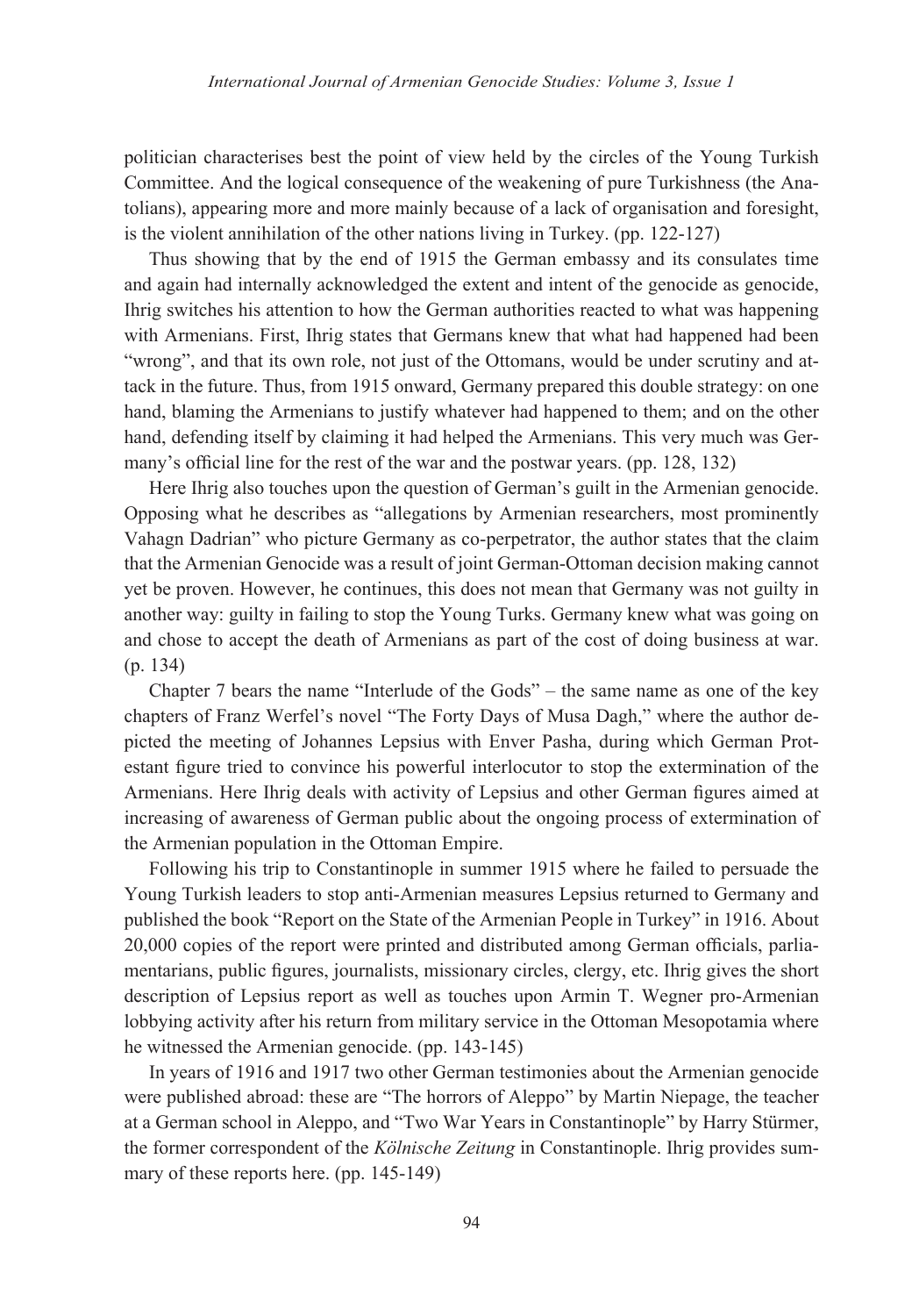The rest of the chapter 7 deals with the Armenian genocide debates in Reichstag, the German parliament during World War One. Particularly, Ihrig puts a spotlight on the question in writing to the German chancellor by Karl Liebknecht on 18 December 1915, where the famous Socialist leader inquired about whether the German government is aware of the fact that the Armenian population "were expelled from their places of residence and were butchered in the hundred thousand." (p. 150) On January 11 this question was read aloud in the plenum of parliament and got an evasive answer of the government official. When Liebknecht tried to raise this question again, he was suppressed and halted by his fellow parliamentarians. (pp. 150-151)

The chapter 8 ("What Germany Could Have Known") is mainly devoted to the coverage of the Armenian topic in the wartime German press. Extensive citing of major articles and debates in such newspapers as *Kölnische Zeitung, Vorwärts, Neue Preussische (Kreuz-) Zeitung, Berliner Tageblatt, Norddeutsche Allgemeine Zeitung, Magdeburger Zeitung, Deutsche Tageszeitung,* etc allows Ihrig to come to the conclusion, that the Armenian issue was discussed and all the allegations of massacres and of the "annihilation of the Armenian nation" were treated in the very same fashion in which 1890s massacres were discussed, denying the full extent of violence and justifying violent measures against Armenians, including the killing of civilians. (p.185)

According to the author "virulent anti-Armenian bias," present in the German press was not a result of total ignorance of the actual events in Anatolia. To argument this point Ihrig among others cites Karl Otten, a German wartime censor, who affirmed 1919 that not only diplomats but also the press had been well aware of the suffering in Armenia: "I remind you of Armenia whose suffering was known to our press and our diplomats as much as they were to me, who held news about them in my hands and was supposed to confiscate it." (p. 189)

Part III of the book is entitled "Debating Genocide" and is dealing with the discussion of the Armenian question and the Armenian Genocide in Weimar Germany between 1919 and 1933. As the previous two parts it consists of four chapters of which in the Chapter 9 ("War Crimes, War Guilt, and Whitewashing") the author shows how the Armenian topic was discussed in the first two years after the World War One. Ihrig notices that "what characterizes these years is the interplay between information and whitewashing, accepting the charges of genocide and denying of justifying what had happened." (p. 193)

The defeat of Germany resulted also in lifting of censorship in German press, which allowed German pro-Armenian activists, most prominently Johannes Lepsius and Armin T. Wegner, to reveal in depth and condemn the Armenian atrocities. Ihrig emphasize that these texts and reports were first in postwar weeks to use fully fledged "genocide language:" terms such as "systematic annihilation," "extermination," "annihilation of the Armenian people," "awful extinction," "monstrous annihilation of Armenians" were frequently used to describe to what happened to Armenians. (pp. 194-195)

In this connection Ihrig extensively cites from the Wegner's open letter to the American president Wilson on behalf to the Armenians, published 23 February 1919 in the *Berliner*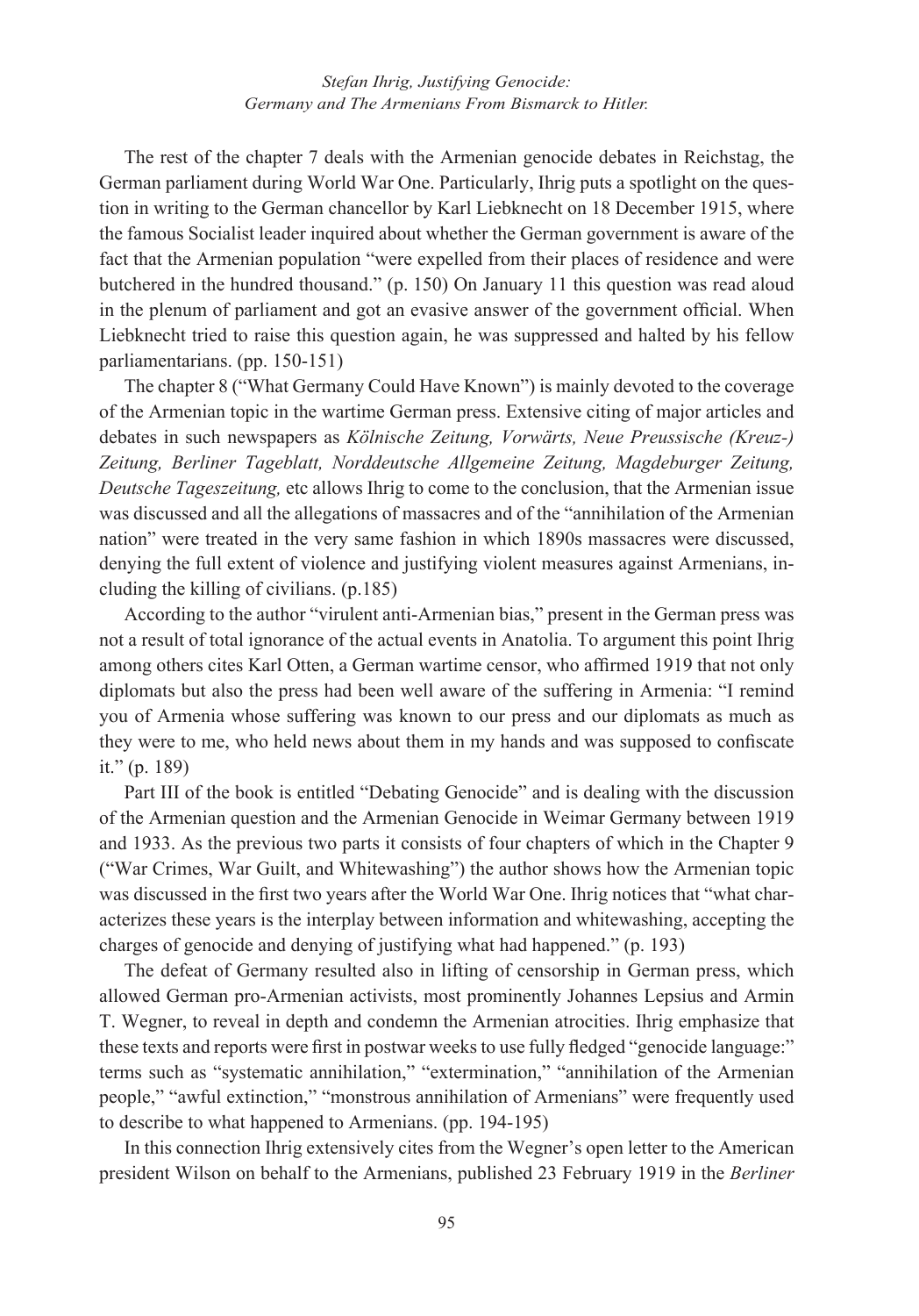*Tageblatt*. Yet he also notices that this letter, though "thoroughly passionate," fell on deaf ears – both abroad and in Germany. This convinced Wegner to come up with a series of slideshow public lectures on the "Armenian horrors" during which he also showed pictures taken by him at Armenian concentration camps in Syrian deserts. Many of Wegner's pictures have since become iconic images of the Armenian Genocide. (pp. 196-204)

With the aim to whitewash and bury German involvement in and responsibility for the Armenian genocide the German government asked Lepsius to prepare a collection of German diplomatic documents where the reports of German diplomats, who complained against actions of the Ottoman government and tried to relieve the condition of Armenians, would be gathered. The result was *Germany and Armenia* which was published in the same year of 1919. The author surveys the reaction of the German and international press to the Lepsius volume. (pp. 209-219) As a whole, Ihrig evaluates this book positively, emphasizing that it sparked public interest in and a debate on the Armenian Genocide itself, although also succeeded in convincing German press and public that Germany was not guilty of conconspiracy and coexecution of genocide. (pp. 209, 217)

But the acceptance of the charge of genocide leveled against the Young Turks by many German papers in 1919 did not last long. Ihrig names the year of 1920 a "backlash year," when an overwhelmingly large part of the German press began again to deny intent and minimize the extent of the atrocities. Here again Ihrig illustrates this point by abundantly citing from the press of the corresponding year. (pp. 219-225)

The intensity of Armenian debates in Germany has significantly increased after the shooting of Talât Pasha, the key organizer of the Armenian genocide, by Soghomon Tehlirian in Berlin on 15 March 1921. In Chapter 10, entitled "Assassination in Berlin, 1921," author observed the reaction of German public and press to this incident. (pp. 226-233) Ihrig shows that the moods of sympathy toward Talât were prevailing; he was depicted as a "friend of Germany," a "genuine and honorable statesman." Correspondingly his role in the extermination of Armenians was downplayed and once again the full scope of the Armenian genocide denial arguments was presented.

The Chapter 11, entitled "Trial in Berlin," is the lengthiest in the third section of Ihrig's book. (pp. 234-269) Ihrig calls the topic of this chapter – Tehlirian (Talât Pasha) trial, which lasted only one and a half days (2 and 3 June 1921) – the "one of the most spectacular trials of the twentieth century" for two reasons: 1) from the very first hour the trial turned against Talât Pasha and, by extension, against the Ottoman Empire, 2) though Tehlirian repeatedly admitted that he had indeed killed Talât, he was acquitted and set free. (p. 235)

Ihrig continues by giving minute details from the proceedings of trial, which are read all in one breath: dialogs between judge and defendant, attempts of prosecutor to stop turning of trial into political one, interrogation of witnesses, among them Johannes Lepsius, the key defense witness, who presented the broad picture of the Armenian genocide, and concluding speeches of state prosecutor and defense attorneys.

The verdict of the jury to the question of whether Tehlirian was guilty of intentionally killing Talât Pasha was "No." Ihrig stresses important point here: that contrary to specula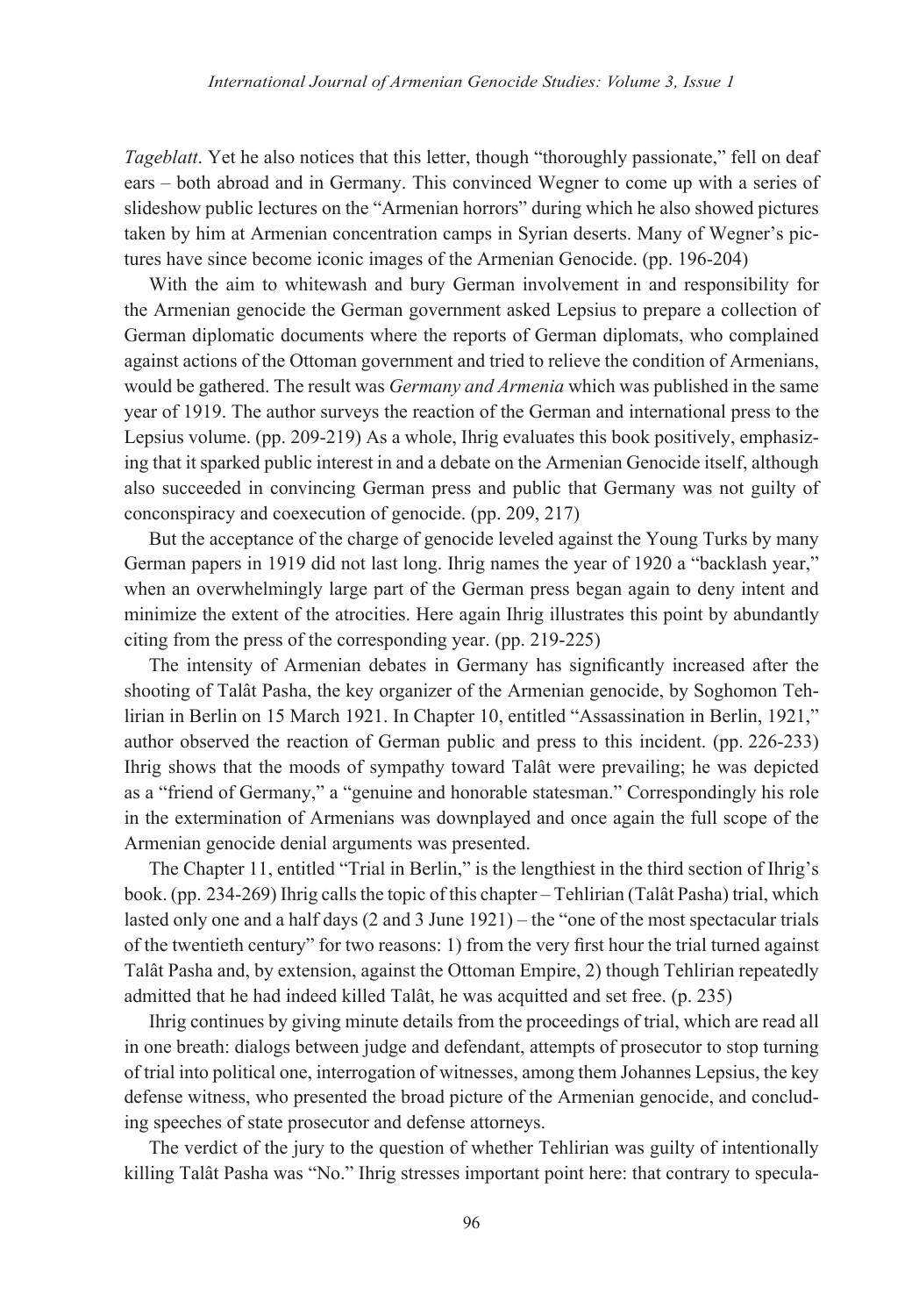tions in subsequent press and academic discourse, the jury did not necessarily find Tehlirian innocent because of "temporary insanity" – the jury did not deliver its reasoning, just a simple "no." (p. 262)

The rest of the chapter Ihrig devotes to the observation of media coverage of Talât Pasha trial as it was a media event in and of early Weimar Germany. (pp. 263-269) The dossier of the trial shows that international papers such as the London *Daily Telegraph*, *the Chicago Daily News*, and the *Philadelphia Public Ledger* etc, had asked for tickets long in advance, as had German papers such as the *Deutsche Allgemeine Zeitung*, the *BZ am Mittag*, the *Berliner Morgenpost*, the *Freiheit*, and the *Vorwarts*. (p. 264)

As Ihrig notices many papers now realized the full extent of the events of 1915 and expressed this in such terms as "unparalleled horrors," or "a distressing image of Armenian Horrors." Most German newspapers had also printed Lepsius testimony's conclusion that what happened to the Armenians "was not resettlement but the open intent to exterminate a whole people. Only with the most brutal methods could one million people have been exterminated in such a short amount of time." (p. 266)

Ihrig states that it was the outcome of the trial, the non-guilty verdict, which left most of the papers in shock. Among others, the *Vorwärts*, one of German newspapers present at trial, commented the verdict in the following way: "[the jury] followed the same moral law based on which Friedrich Schiller acquits the murderer William Tell. Tehlirian, too, can justify himself with the Tell saying 'avenged I the holy nature.' " (p. 267) The *Berliner Volkszeitung* also applauded the verdict and characterized the trial as not being about the death of Talât Pasha, but about "the murder of an entire people," "condemned to annihilation" by Talât. (p. 268)

The Chapter 12, which bears the title "The Victory of Justificationalism," focuses on the Armenian genocide debate in Germany aftermath of Talat Pasha trial till the coming of Hitler to power in 1933. The trend in these debates is characterized by the author as no longer one of a denial, but of a "justification", thus the dynamics of this process is described as rise and victory of "justificationalism."

The author argues that after Talât Pasha trial Germany saw the relative predominance in the press of a new and radicalized kind of anti-Armenian argumentation that had repercussions for far more than just Germany's understanding of what happened in Anatolia. This was the justificationalist argumentation, which accepted all the horrors and, indeed, even the full intent of genocide, but at the same time strove to justify what had happened – thus *justifying genocide.*" (p. 272) To illustrate this thesis Ihrig again extensively quotes from the German press. (pp. 273-283)

The next step in the Armenian genocide discourse in Germany was in finding similarities between the Armenian question in the Ottoman Turkey with the Jewish question internally. The year 1922 marks the emergence of articles in the German press there Jews were identified as the internal "illness" as the Armenians in the Ottoman Turkey. Ihrig notes that the implications of this discourse were dangerously obvious: "the Armenian question was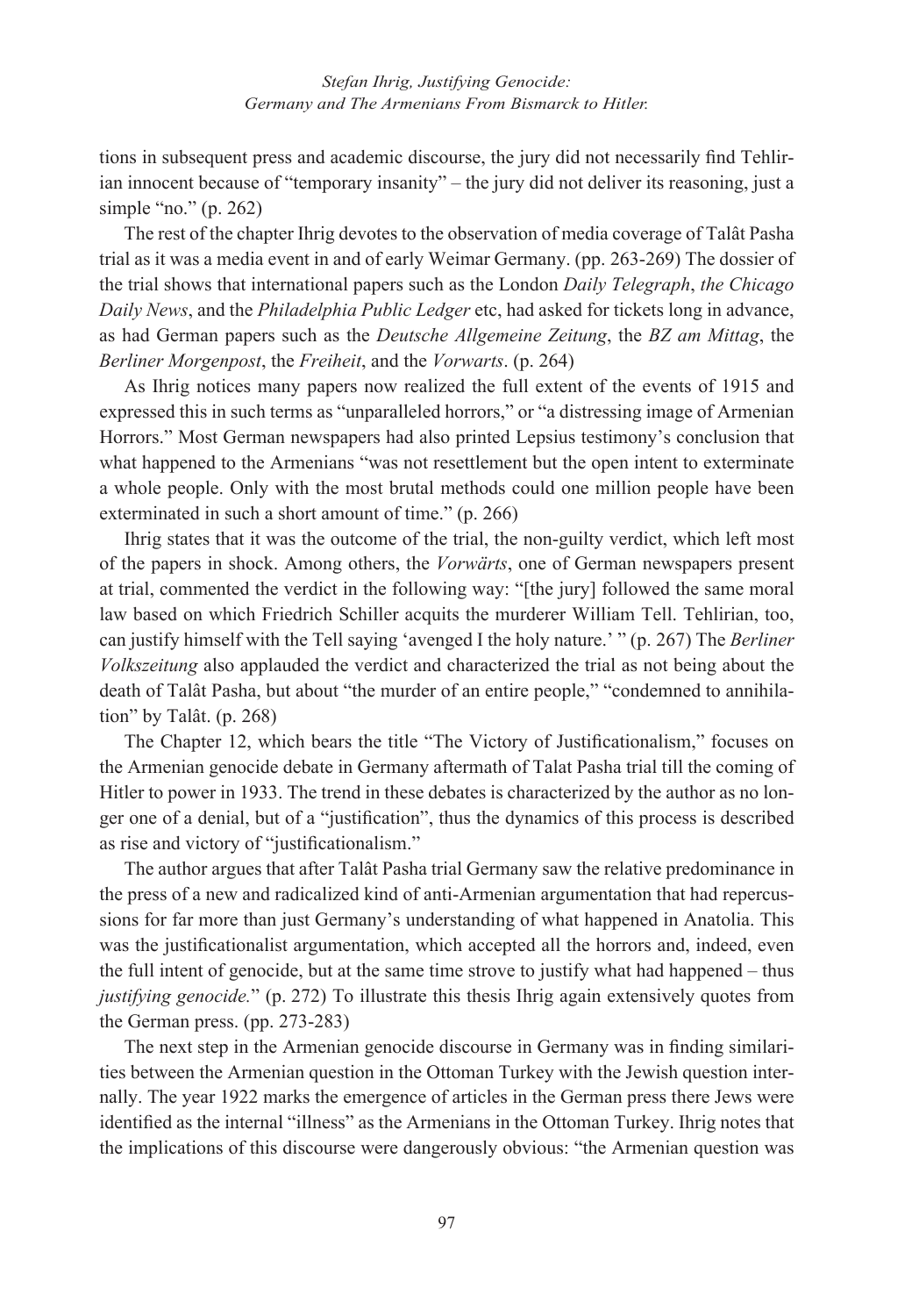solved by the Young Turk "ethnic surgeon" – now something similar had to be done to resolve the Jewish question." (p. 288)

The fourth part of the Ihrig's book is entitled "The Nazis and the Armenian Genocide" and is devoted to reconstruction of how the Armenian Genocide impacted the Nazis, the Armenian-Jewish conflation - that is how the Armenians were understood as quasi-and even uber-Jews in German discourse. Author states, that in the decade and a half before the Nazi takeover, the Armenian Genocide had not only been widely discussed in Germany, it also involved a group that was typically understood the prism of contemporary anti-Semitism. "The Armenian Genocide was understood through another group that lived in Germany and throughout Europe and that was also perceived as "problematic" by nationalists, indeed one that was understood by anti-Semites to pose another "question," that is, the "Jewish question." To illustrate this point the author extensively sites from anti-Semitic and racial texts, published from the late nineteenth century up to and during the Third Reich (Felix von Luschan, Hans F.R. Gunther, Houston Chamberlain and others). Special attention is made for Hitler's use of Armenians as an example of a "lesser race" similar to the Jews in his speeches before 1933 (pp. 316-318).

As Ihrig summarizes "if the Armenians were often rather peripheral to the overall arguments of these texts, the way they featured in them placed them right at the heart of anti-Semitic discourse: First, the "Armenoid race," used synonymously with the Armenians," was seen as the major parent race of, and thus responsible for, the negative characteristics found in the Jews; second, the Armenians were perceived as the same as or worse than the Jews, as depicted in modern anti-Semitic discourse...; third, they played a central role in the debate about the "Aryan theory," that is, the existence of an alleged "Aryan race" in opposition to the "Semitic race." Thus not only had racial anthropology and (popular) racial handbooks put the Armenians on the mental map of anti-Semites and Nazis, these texts also reaffirmed the core ingredient of the justificationalist argument: the Armenians' (alleged) racial characteristics. The Nazis further affirmed and reiterated the Jewish-Armenian conflation. " (p 319)

The chapter 14, entitled "The Nazis' New Turkey" explores the role the New Turkey and its leader Atatürk played in Nazi discourse. As author points out, in the Nazi vision the New Turkey was a state that had, on a grand scale, "solved" its minority question in a "final" manner and emerged as a kind of "postgenocidal wonderland." (p. 320)

The author states that for the Nazis the Armenian Genocide was in many respects the precondition for the successful Kemalist national revolution and resistance and as usual confirms this thesis by abundantly citing relevant articles from the Nazi press of 1920s. (pp. 321-326)

 Chapter 15 is entitled "No Smoking Gun" and surveys some examples of how and where the Nazis have come across the Armenians and the Armenian Genocide. Here the author presents the gallery of prominent Nazi affiliated persons who had been also linked to the annihilation of the Armenians in the Ottoman Empire; these are Count Friedrich-Werner von der Schulenburg, the consul in Eastern Anatolia in 1916, Bronsart von Schellen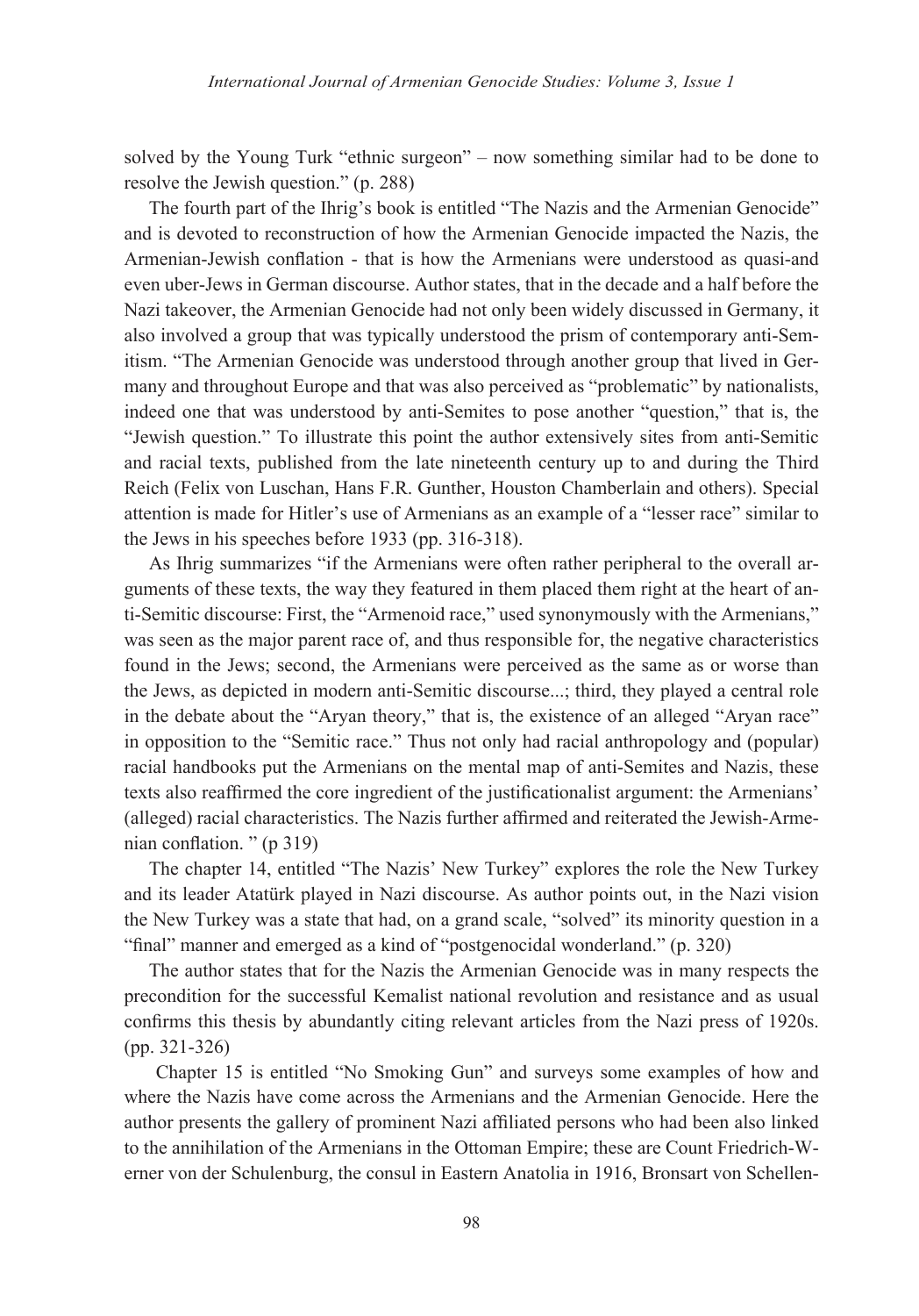dorff, the war-era Ottoman chief of stuff and, last but not, least Max Erwin von Scheubner-Richter, former consul at Erzurum.

To introduce these persons Ihrig returns to the days of Tehlirian (Talât Pasha) trial in the summer of 1921 in Berlin, trial on which they all were involved as witnesses of either prosecutors' or defense side. Erwin von Scheubner-Richter traveled to Berlin with his friend, no other than Adolf Hitler. This fact gives Ihrig the opportunity to speculate that Hitler would have made his way to the courtroom as a spectator, if any tickets had been available. (p. 336)

Ihrig again states that the first four and a half years of the Weimar Republic were saturated with the Armenian Genocide. According to author while Hitler was not directly part of the "great German genocide debate" of those years, he has to be thought as always there, because in fact, he was there: he was in Germany; he was in audience and was an especially attentive member of the audience. (ibid)

In this part of the book the figure of Scheubner-Richter is again one of the central – at this time as a Hitler's closest advisor and friend, a "Nazi Martyr", killed in the Hitler Putsch of 1923 and by the fact of his death one of the most important blood heroes of Nazism. (p. 339) Ihrig portrays Scheubner as a paradoxical figure in Nazi history. Extensively citing from Paul Leverkuehn' book on Scheubner entitled "Guard on Eternal Watch" and published during Nazi era (1938), Ihrig shows that despite his antigenocidal past in 1923 Scheubner openly called for the "most ruthless struggle against everything foreign in the German national body" and also advocated the "ruthless cleansing of Germany" of all foreign and inimical elements. At the same time, Ihrig calls the German diplomat's story, as presented by his former adjutant, "a monument against genocide in the Third Reich," because of presence there of extensive depiction of the anit-Armenian policy of the Ottoman government in 1915. (ibid)

The most debated issue in Armenian genocide- Nazi connection is the authenticity of Hitler quote "Who, after all, speaks today of the annihilation of Armenians." Ihrig dismisses the attempts of denialist historians to use the controversy surrounding the question whether Hitler pronounced these sentence or not, as an argument that the Armenian Genocide never occurred at all. (p. 348) Ihrig states that the burden of proof is actually not on showing that Hitler and the other Nazis did know of the Armenian Genocide; it is quite reverse: there is no reason whatsoever to believe that the Germans had actually forgotten about the Armenian Genocide by 1939. There is every reason to believe that what Hitler meant in that part of the speech was that the Turks (as a whole) had never had to "pay" for the Armenian Genocide; they got away with it unscathed, without negative consequences. (p. 349)

Ihrig thus puts the Hitler's quote in context arguing that there is no doubt that the Nazis had incorporated the Armenian Genocide, its "lessons," tactics, and "benefits," into their own worldview and their view of the new racial order they were building. (ibid) Again according to Ihrig there cannot be the slightest doubt that the leading Nazis were well informed about the Armenian Genocide and they knew of it as what we would now call a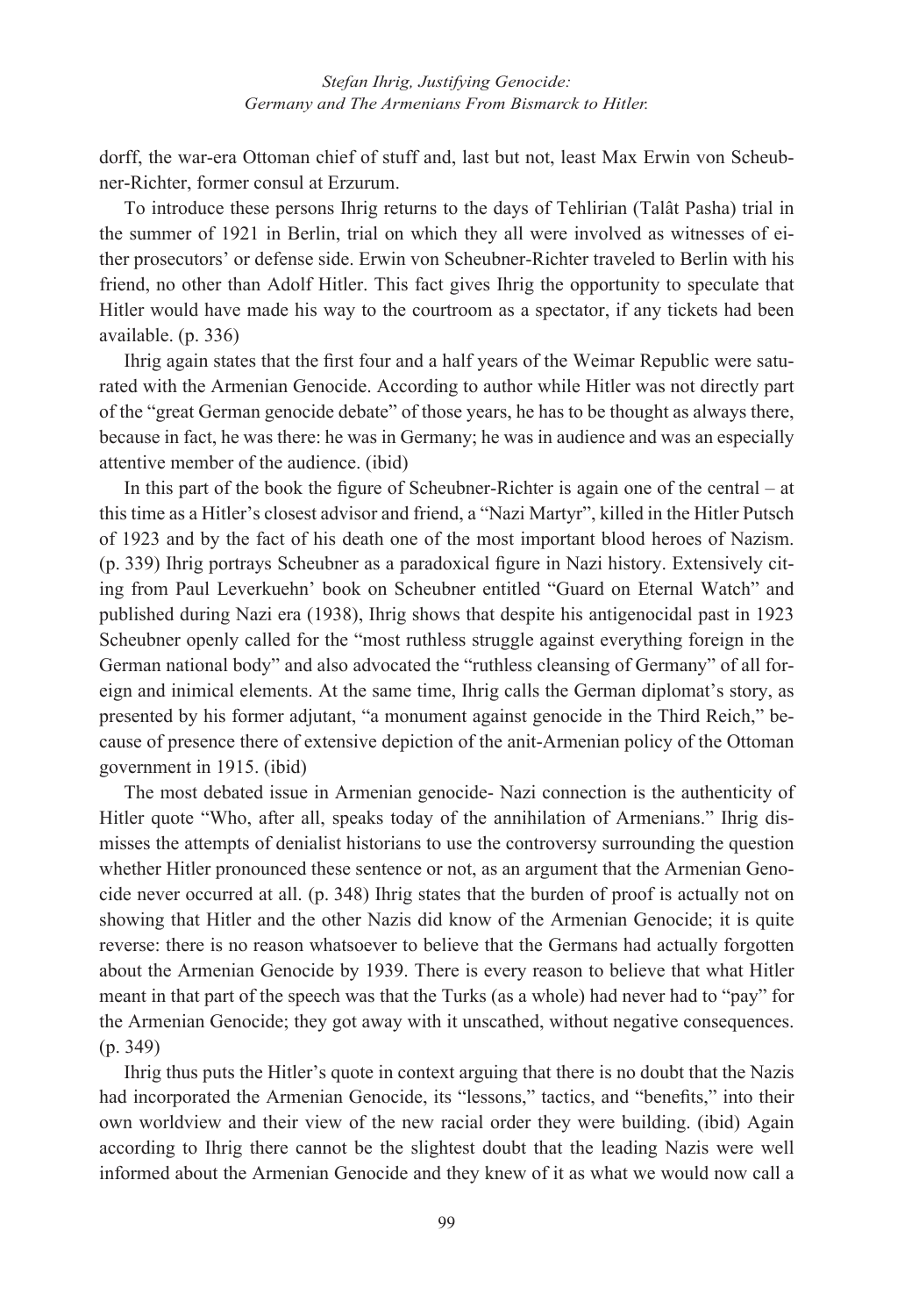"genocide" – that is a deliberate attempt to exterminate an entire people. (p. 352) To substantiate this thesis Ihrig gives names of top political figures around Hitler before and during Third Reich which had served in the Ottoman Empire and had direct contact there with the Armenian topic: Scheubner, Humann, Schulenburg (Hitler's ambassador to Moscow), Konstantin Neurath (foreign minister of the Third Reich in 1933-1938), Franz von Papen (Hitler's first vice-chancellor and future ambassador to Vienna and Ankara), Rudolf Hoess (the commander of Auschwitz) and others. (p. 352)

Ihrig highlights aspects of inspiration and motivation for Nazis radiating from the Armenian Genocide. First, it must have taught them that such incredible crimes could go unpunished under the cover of war, even if one lost that war. (p. 353) A second major inspiration according to Ihrig was conveyed through the Nazis' understanding and portrayal of the Ataturk's New Turkey as a "postgenocidal paradise" of sorts. The role of the Nazis had assigned to the New Turkey in their beliefs, ideology, and propaganda – that of an "ethnic cleansing" success story, of a state that was now enjoying the benefits of past "cleansing" – must have constituted a perpetual reminder that Germany was not "cleansed," and a strong motivation to think about "cleaning house." (p. 354)

Another lesson from the Armenian Genocide according to author might have been the ability to find "willing executioners" among the population – from people organized in various civil and military formations to different kinds of civilians, from both the dominant and non-dominant ethnicities, including former neighbors and also, prominently, civilian women. (p. 355)

The author also shows the lessons from the genocide debate in Germany itself, these are: 1) no need to be afraid of such genocide debate, as it had no consequences, 2) it showed that it was incredibly hard to convince the public that genocide was indeed taking place or had happened. (ibid)

Author concludes the chapter by drawing parallels between the Armenian Genocide and the Jewish Holocaust, these are: killing under the cover of a major war; killing mainly away from major population centers and mainly after the target population had been physically removed from their former places of mixed residence; deportation itself as a part of extermination process; death by attrition; extermination as part of larger ethnic restructuring schemes, with "vacated properties" earmarked for and rapidly occupied by members of the dominant ethnic group; organized robbery of the group by structuring deportations so that most immovable and moveable goods stayed behind or were easily discoverable, all this in rather "orderly" fashion; the preparation for physical violence in form of an antiminority discourse, and so on.

In Epilogue Ihrig returns and takes to conclusion the destiny of four figures, the "passionate warriors against genocide" – these were Johannes Lepsius, Max Erwin Scheubner-Richter, Armin T. Wegner, and Franz Werfel. As in 1930s and afterwards only two of these "protagonists" were alive and continued their activity – Armin Wegner and Franz Werfel. Ihrig concentrates on the question of the contribution of the Armenian Genocide theme to Jewish life and identity by the examples of first's "Open letter" to Hitler on de